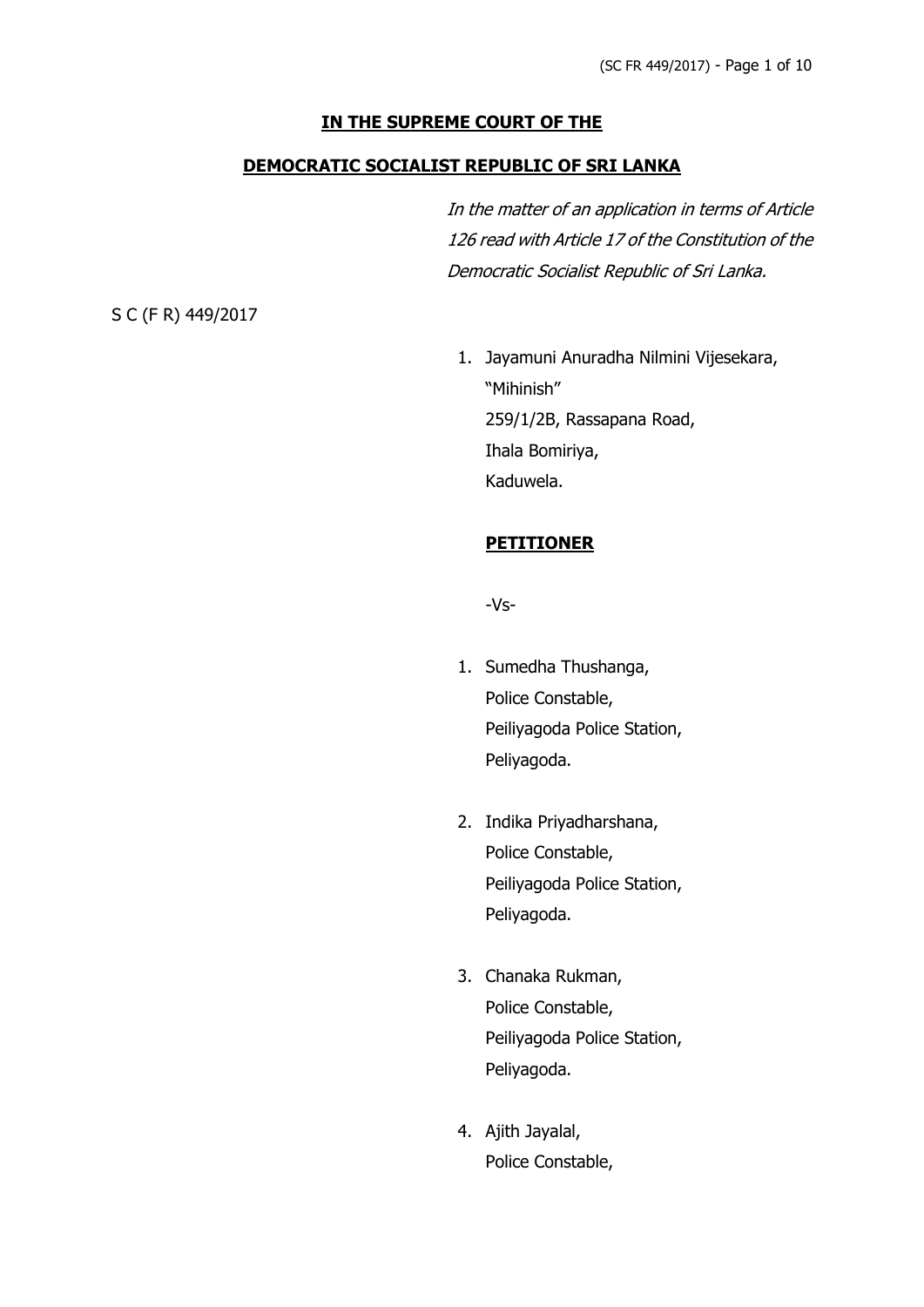Peiliyagoda Police Station, Peliyagoda.

- 5. Lahiru Roshan, Police Constable, Peiliyagoda Police Station, Peliyagoda.
- 6. Senior Superintendent of Police (SSP), Western Province, Colombo 01
- 7. Hon. Attorney-General, Attorney General's Department, Hulftsdorp Street, Colombo 12.

# **RESPONDENTS**

### **Before: P. PADMAN SURASENA J**

### **JANAK DE SILVA J**

# **M. A. SAMAYAWARDHENA J**

Counsel: Lakshan Dias with Miss Maneesha Kumarasinghe for the Petitioner.

Amila Palliyage with Ms. Nihara Randeniya and Ms. Sandeepani Wijesooriya and Mr. Daminde De Alwis and Ms. Ruwanthi Doralagoda for the 1<sup>st</sup> to 3<sup>rd</sup> Respondent.

Sunjith Senanayake with Saranga Perera instructed by Upul Dissanayake for the  $4<sup>th</sup>$  and  $5<sup>th</sup>$  Respondents.

Argued on : 02-03-2021

Decided on : 14-07-2021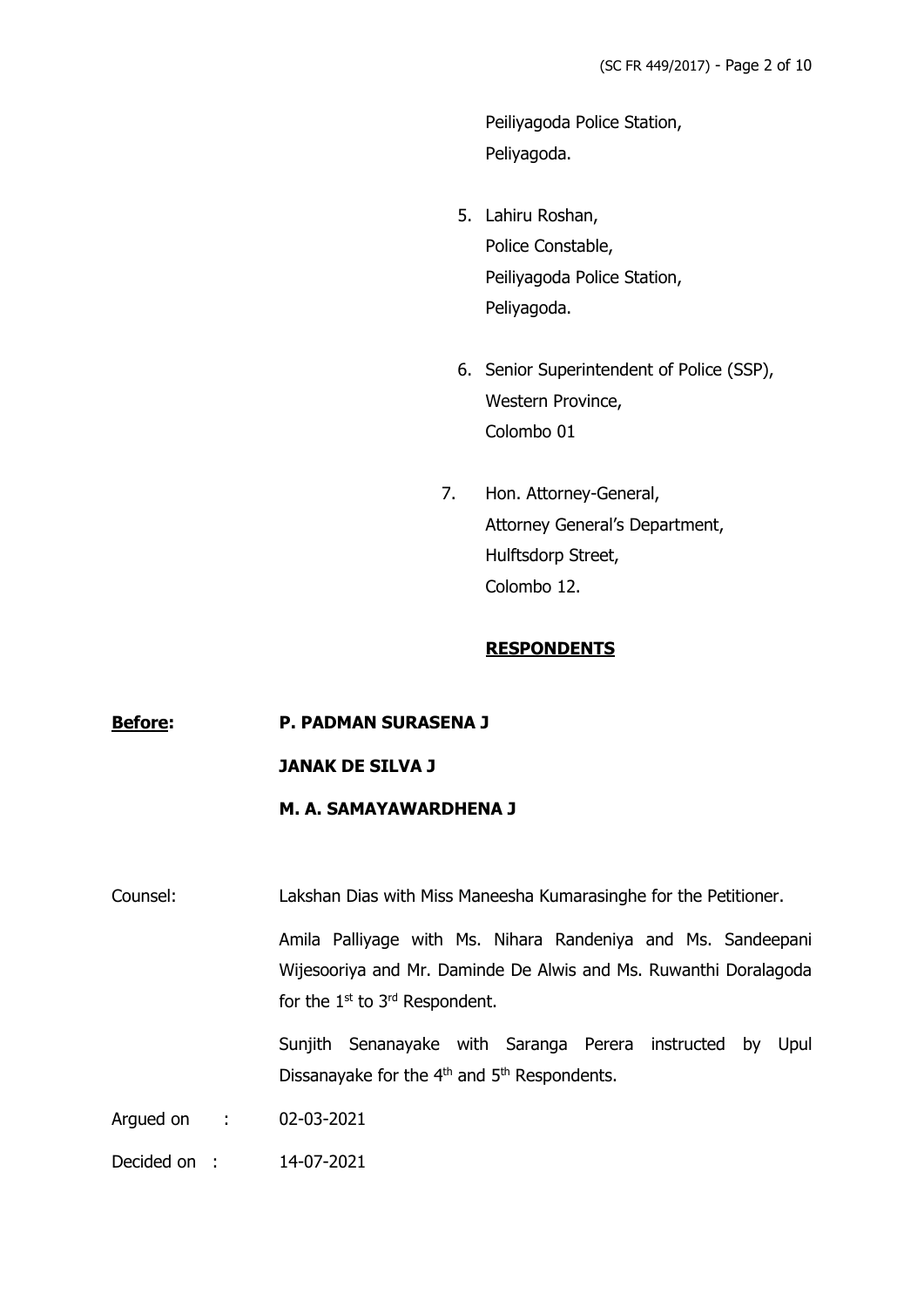# **P. Padman Surasena J**

The Petitioner is the wife of Chadik Shyaman Wickramarachchi who is alleged to have died while in Police custody. Chadik Shyaman is a father of two children, a seven-year-old son and a daughter of one month at the time of his death. The Petitioner and her husband Chadik Shyaman were living with the Petitioner's father, her mother, two of her aforesaid children at Mihinsha, 259/1/2B, Rassapana Road, Ihala Bombiriya, Kaduwela since year 2000 as their permanent residence.

Around 4.00 am on 25-02-2017 the  $1<sup>st</sup>$  to  $5<sup>th</sup>$  Respondents had come to their residence, arrested said Chadik Shyaman and taken him to Peliyagoda Police Station. The Petitioner who was also present at the time of the said arrest, had identified the  $1<sup>st</sup>$  to  $5<sup>th</sup>$  Respondents as police officers who had come from Peliyagoda Police Station. According to the Petitioner, Chadik Shyaman was clad in a blue short and a green shirt, when he left home on that day with the  $1<sup>st</sup>$  to  $5<sup>th</sup>$  Respondents. When inquired as to the reasons for taking him to the police station the  $1^{st}$  to  $5^{th}$  Respondents had stated that they wanted to record a statement from Chadik Shyaman.

Around 9.00 am on 25-02-2017, the Petitioner had gone to her husband's house in order to visit Peliyagoda Police Station. It was at that time she was informed that her husband had died and the body was lying at the Colombo General Hospital.

The Petitioner, her husband's father and a friend Wasanath had then gone to Sapugaskanda Police Station from where they were taken to Peliyagoda Police Station around 11.20 am on 25-02-2017. There, one high ranking police officer had explained to the Petitioner; that Chadik Shyaman was arrested in connection with a robbery of a car and jewelry in Kelaniya and Bandarawatte; that her husband had fallen sick, suffering from a wheezing attack when his statement was recorded; and that he was admitted to the hospital. The Petitioner states that this briefing is manifestly false in view of the findings in the postmortem report. The Petitioner has complained that the  $1<sup>st</sup>$  to  $5<sup>th</sup>$  Respondents had taken her husband into custody only to be killed when under the police custody.

It is in this backdrop that the Petitioner has prayed inter alia for the following relief.

a. Declare that the action of the  $1^{st}$  to  $5^{th}$  Respondents have violated her husband's fundamental rights guaranteed under Articles 11, 12 (1), 13 (1), 13 (2) and 13 (3) of the Constitution, and subsequently the Petitioner and her two children have been victimized due to such violations;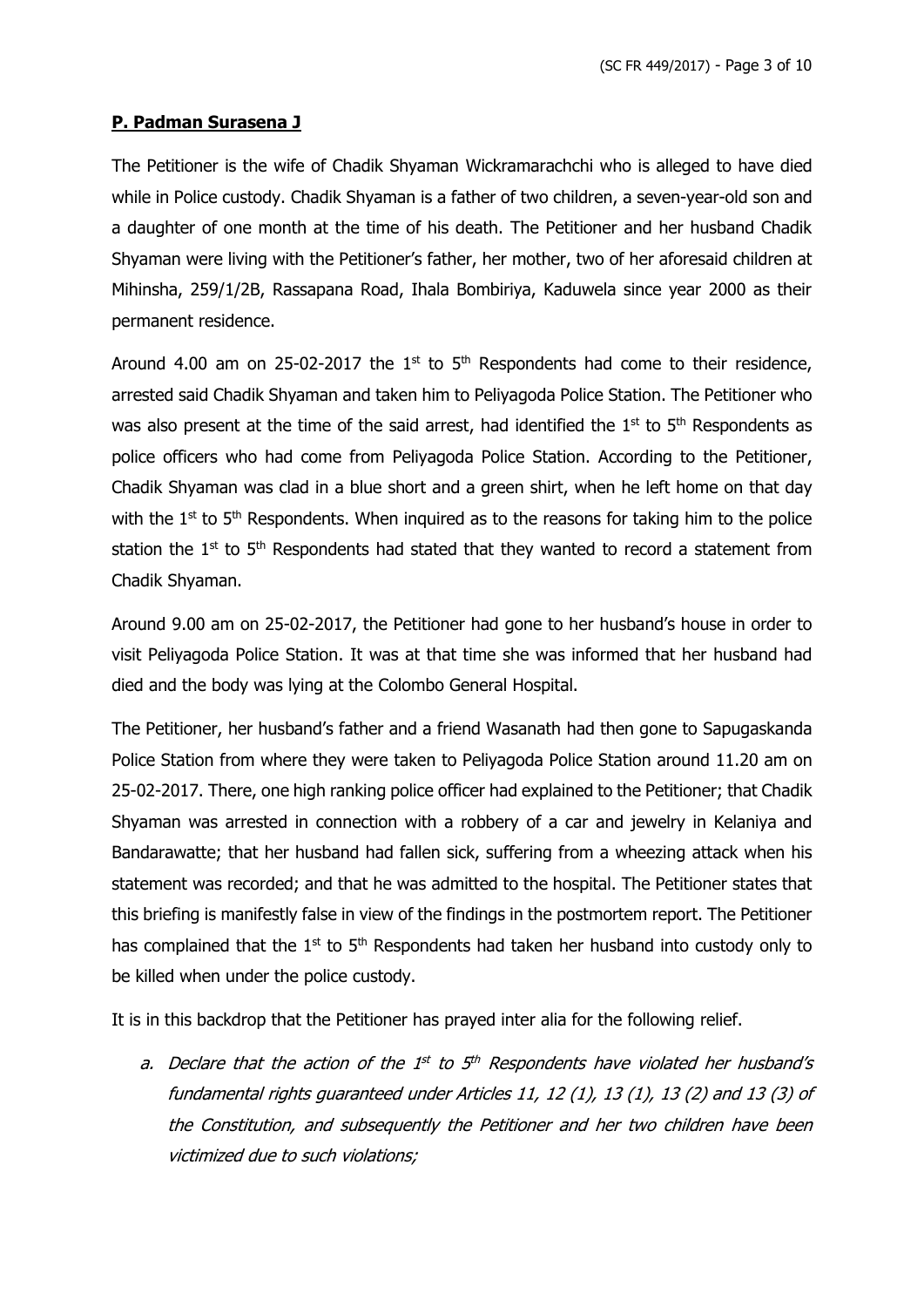- b. Order the Hon. Attorney General to indict the 1st to 5th Respondents in the High Court for the offence of causing torture and cruel, inhuman or degrading treatment punishable under Act No. 22 of 1994;
- c. Order the Registrar of the Supreme Court to call for a progress report from the Chairman of the National Police Commission of Sri Lanka regarding the investigation carried out on the complaint made by the Petitioner;
- d. Grant compensation of Rs. 50,000,000 (Rupees Fifty Million) for the Petitioner for the violation of her husband's fundamental rights guaranteed under Articles 11, 12 (1), 13 (1), 13 (2) and 13 (3) of the Constitution.

This Court on 10-01-2019, having heard the submissions of the learned counsel for the Petitioner and the submissions of the learned counsel for the Respondents, had granted leave to proceed only in respect of the alleged violations of Articles 11 and 12(1) of the Constitution against the  $1<sup>st</sup>$  to  $5<sup>th</sup>$  Respondents.

It would be opportune at the outset, to turn to the position taken up by the Hon. Attorney General in this case. The Hon. Attorney General has informed Court that a disciplinary action was initiated against the  $1<sup>st</sup>$  to  $5<sup>th</sup>$  Respondents by the Senior Superintendent of Police Gunathileka upon the directions of the Senior Deputy Inspector General Western Province (Crimes and Traffic). Upon the conclusion of the preliminary inquiry, a charge sheet was served on the  $1<sup>st</sup>$  to  $5<sup>th</sup>$  Respondents in order to conduct a formal disciplinary inquiry against them.

In addition to the aforesaid formal disciplinary inquiry, an Assistant Superintendent of Police on the instructions of Superintendent of Police Kelaniya, had conducted investigations pertaining to the death of the husband of the Petitioner in police custody. Upon the conclusion of the said investigation, the police had forwarded the relevant material pertaining to the said investigation to the Hon. Attorney General who had directed to file charges against the  $1<sup>st</sup>$  to 5<sup>th</sup> Respondents for an offence punishable under section 296 of the Penal Code and conduct a non-summary inquiry in the relevant Magistrate's Court. After the conclusion of the said non summary inquiry, the case was again referred to the Hon. Attorney General who thereafter having considered the available material had taken steps to indict the  $1<sup>st</sup>$  to  $5<sup>th</sup>$  Respondents under section 2(4) of the Convention Against Torture and Other Cruel Inhuman, Degrading Treatment or Punishment Act No. 22 of 1994 in the High Court of Colombo. The High Court of Colombo has reportedly fixed this case (case No. HC 155/2019) for trial.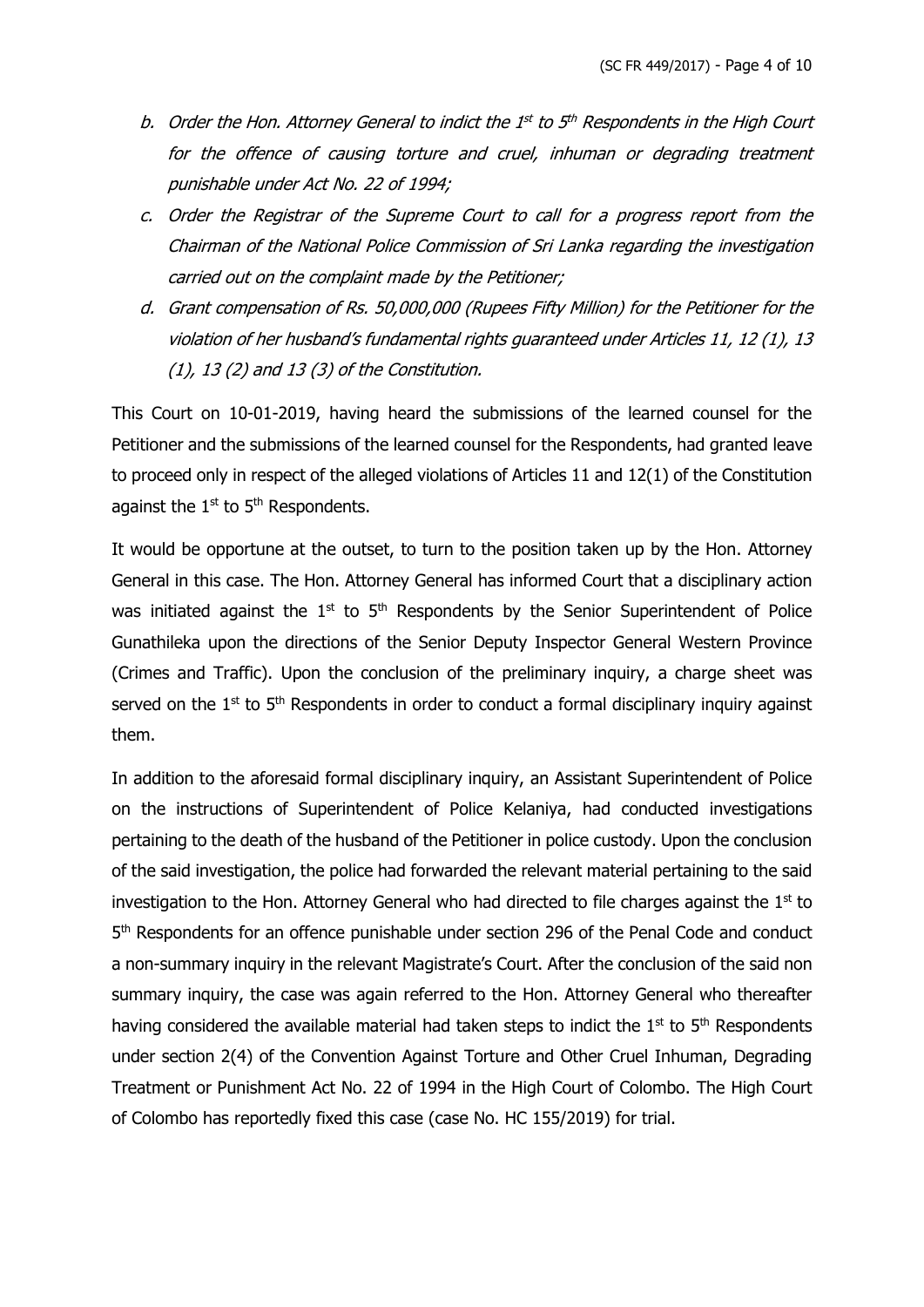At the time of the argument the learned counsel for the Petitioner in view of the actions taken by the state to indict the  $1<sup>st</sup>$  to  $5<sup>th</sup>$  Respondents, did not press for the afore-said relief prayed under (c) and (d). Indeed, I am satisfied that the Petitioner has already received relief she had expected from those two prayers. Therefore, I would not focus on the said prayers in this judgment.

The  $1<sup>st</sup>$  to  $5<sup>th</sup>$  Respondents have filed a joint affidavit and a statement of objections. The  $1<sup>st</sup>$ to 5<sup>th</sup> Respondents have admitted that police officers attached to Peliyagoda Police Station had gone and arrested the Petitioner's husband on 25-02-2017 in respect of an incident of committing a robbery of a vehicle using a firearm with another suspect named Isuru Sandaruwan. The  $1<sup>st</sup>$  to  $5<sup>th</sup>$  Respondents have also stated that there was no necessity to break open any door as alleged by the Petitioner as an old person in the house opened the door to enable the arrest of the Petitioner's husband. The  $1<sup>st</sup>$  to  $5<sup>th</sup>$  Respondents also state that the family members of Chadik Shyaman and his wife (the Petitioner) were also there at the time of arrest who had informed that Chadik Shyaman was frequently suffering from wheeze. They further state that the family members also gave an inhaler along with some capsules and medicine to Chadik Shyaman who inhaled from the inhaler and also took one capsule just after his arrest. Although not specifically admitted that they arrested the Petitioner's husband, it can be reasonably inferred from several averments in the joint affidavit filed by the  $1<sup>st</sup>$  to  $5<sup>th</sup>$ Respondents that they were the members of the team of police officers responsible for the arrest and bringing Chadik Shyaman to Peliyagoda Police Station. They have not denied that they were the members of the said team. It must be borne in mind that this Court had not granted leave for the Petitioner to proceed with infringements under Article 13(1) of the Constitution. Therefore, I would not venture into consider the legality of the arrest of the Petitioner's husband.

The  $1^{st}$  to  $5^{th}$  Respondents had not taken up a position in their affidavit that they had handed over the Petitioner's husband to the police station or to any other officer after his arrest. If the  $1<sup>st</sup>$  to  $5<sup>th</sup>$  Respondents had handed over the Petitioner's husband to any other police officer, it is the  $1<sup>st</sup>$  to  $5<sup>th</sup>$  Respondents who should have known it best. Thus, in the absence of such position being taken up by the  $1<sup>st</sup>$  to  $5<sup>th</sup>$  Respondents, I would henceforth proceed on the basis that the Petitioner's husband continued to be in the custody of the  $1<sup>st</sup>$  to  $5<sup>th</sup>$  Respondents until the occurrence of the events which led to his death.

It is the position of the 1<sup>st</sup> to  $5<sup>th</sup>$  Respondents that the Petitioner's husband is a person who was suffering from wheeze, fell ill due to that illness and was admitted to the hospital later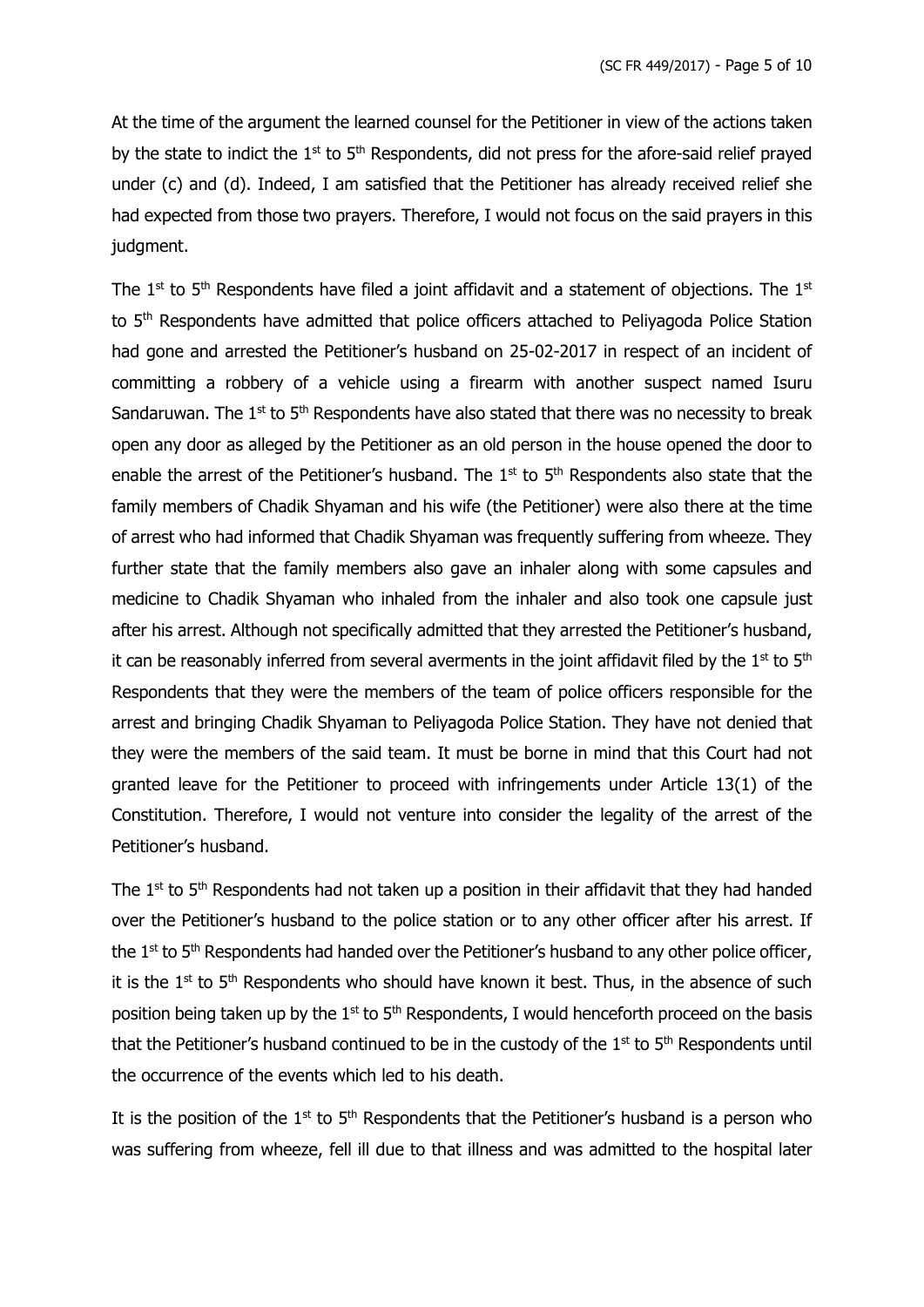on. However, they have failed to produce copies of any note containing any entry made in that regard, in any of the Information Books maintained at the relevant Police Station.

Although the  $1<sup>st</sup>$  to  $5<sup>th</sup>$  Respondents have denied assaulting the Petitioner's husband, all what they have stated in their affidavit and the statement of objections is that; the Petitioner's husband was arrested; a statement was recorded; he fell ill; he was admitted to the hospital; and he died.

A postmortem examination of the body of the Petitioner's husband had been conducted at 10.00 am on 26-02-2017 by the Consultant Judicial Medical Officer - Colombo. The Consultant Judicial Medical Officer had observed twenty-eight external injuries on the body of the Petitioner's husband. The Petitioner has produced the aforementioned Post Mortem Report marked **P-7**. The Consultant Judicial Medical Officer had set out the said external injuries in the said Post Mortem Report in the following manner under the heading signs of recent injury.

# **SIGNS OF RECENT INJURY**

- 1. There is a 0.5 cm faint abrasion in the left frontal eminence area.
- 2. There is a 0.5 cm faint abrasion in the left forehead which is situated 1 cm above the lateral end of the left eyebrow.
- 3. There is a 2x1 cm abraded contusion in the left malar eminence area.
- 4. There are retrain marks with an imprint abrasion along with contusions similar to hand cuffs in both wrist areas.
- 5. There is a 4 cm obliquely oriented scratch abrasion above the manubrium sternum area.
- 6. There is a 3 cm obliquely oriented scratch abrasion in the medial end of the right clavicle.
- 7. There is a 1 cm abrasion in the posterior aspect of the right forearm situated 6 cm below the right elbow.
- 8. There is a 2x1 cm abrasion in the lateral aspect of the right elbow area.
- 9. There is a 5x4 cm purple contusion in the palmer aspect of the right hand.
- 10. There are two focal abrasions in the left anterior shin (0.5 cm each). One is placed in the upper third and the other in the mid third of the left shin.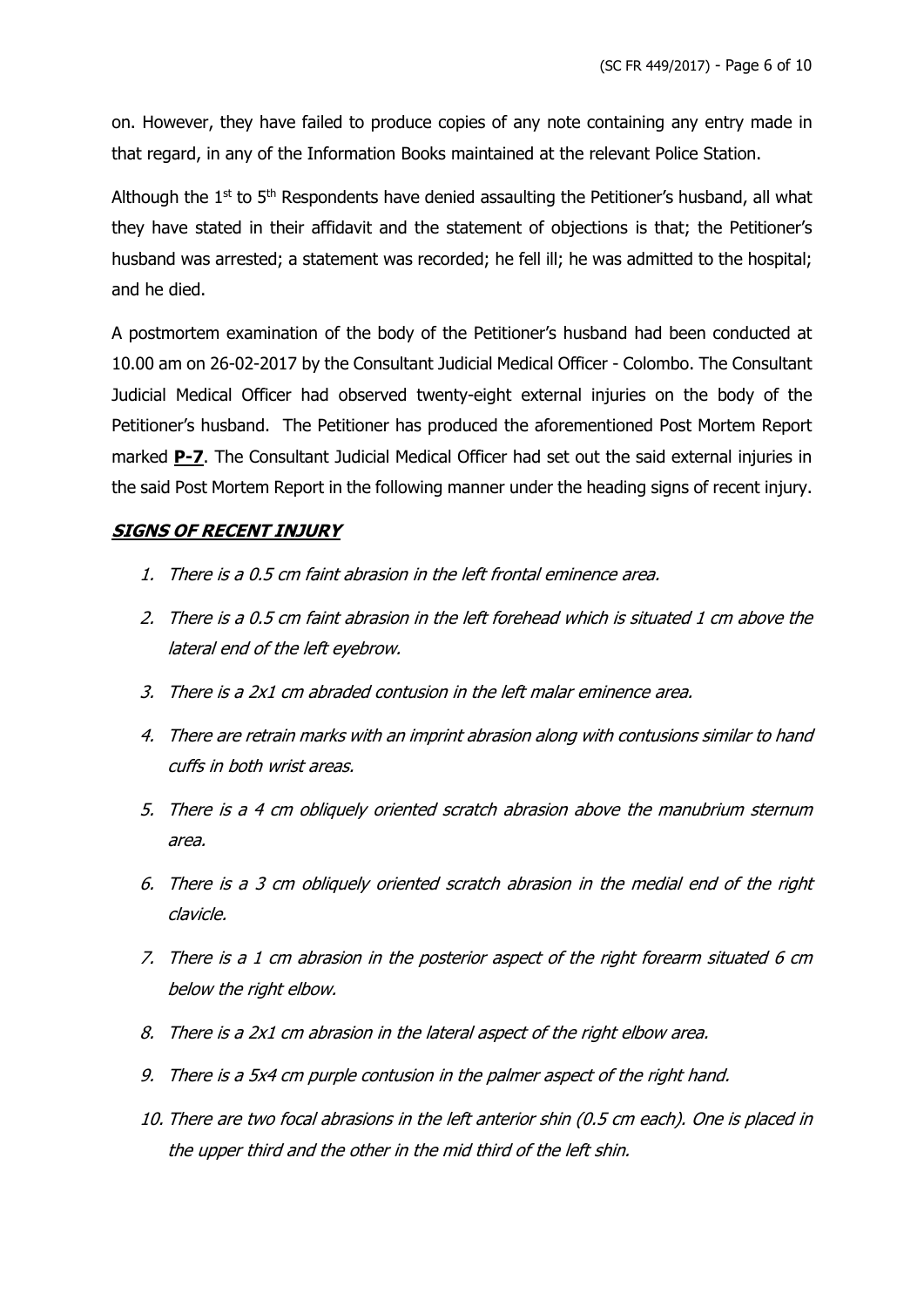- 11. There is a 2.5  $\times$  1 cm abrasion in the lateral aspect of the right knee.
- 12. There is a 1 cm abraded contusion in the upper third of the right anterior shin.
- 13. There is a pre cervical vertebral haemorrhage with a 4th to 5th cervical spine fracture.

# **The following injuries were seen after reflection of the skin. They are not isolated injuries but described as groups for easy reference. Therefore, the numbering of them does not accurately reflect the exact number of injuries.**

- 14. There are diffuse and extensive deep muscle contusions in the entire posterior aspect of the left forearm. There are overlapping tram line contusions within the diffuse contusion. There is a 2x1 cm focal abrasion on the skin in the upper third of the posterior aspect of the left forearm.
- 15. There are diffuse and extensive deep muscle contusions extending from the top of the left shoulder to the left elbow diffusely distributed in the postero-lateral aspect. There are overlapping tram line contusions within the diffuse contusion.
- 16. There are diffuse and extensive deep muscle contusions extending from the tip of the right shoulder towards the posterior middle third of the right upper arm.
- 17. There are contusions of the dorsal aspect of the right hand.
- 18. There are contusions of the dorsal aspect of the left hand.
- 19. There are contusions of the palmar aspect of the right hand.
- 20. There are contusions of the palmar aspect of the right.
- 21. There are diffuse and extensive deep muscle contusions extending from the lateral aspect of the left hip which extends downwards in an area of 25x30 cm which also extend anteriorly and posteriorly. There are overlapping tram line contusions within the diffuse contusions. The left inguinal area and just below it is spared.
- 22. There are diffuse and extensive deep muscle contusions extending from the lateral aspect of the right upper thigh which extends downwards in an area of 30x35 cm which extends anteriorly and posteriorly. There are overlapping tram line contusions within the diffuse contusion.
- 23. There are contusions of the right calf area.
- 24. There are contusions of the left calf area.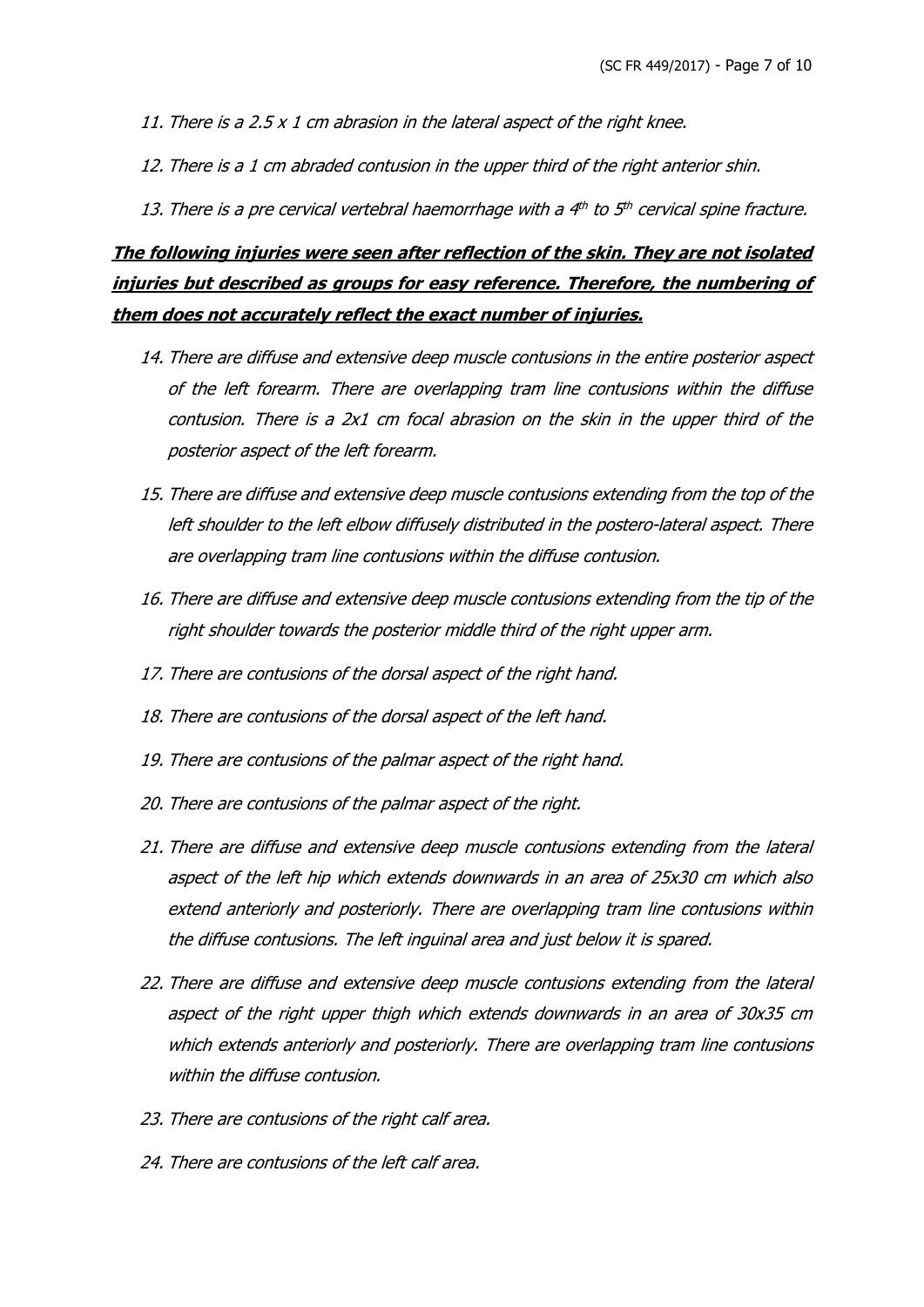- 25. There are diffuse and extensive deep muscle contusions in the entire back of the torso spearing the recessed areas of the back of the chest horizontally along the mid line and lumbar area. There are overlapping multiple tram line contusions within the diffuse contusions. The left inguinal area is overlapping multiple tram line contusions within the diffuse contusions. The left inguinal area and just below it is spared. The exact length of the tram line contusions cannot be measured due to their overlap. The width of tram line contusions measure about 4.5 cm (with central pallor of 1.5 cm and marginal contusions of 1.5 cm each=4.5 cm).
- 26. There are diffuse and extensive deep muscle contusions in the entire gluteal regions. They extend up to the lower third of the back of both thigh areas.
- 27. There is a faint 4.5x10 cm somewhat horizontally oriented soft tissue contusion in the exterior abdomen just below the level of the umbilicus.
- 28. There are contusions of the sole of both feet.

The Consultant Judicial Medical Officer has described these injuries as signs of recent injuries and identified the injury pattern as one commonly seen in torture. According to the Post Mortem Report, the cause of death is Hypovolemia due to multiple defuse and extensive muscle and soft tissue contusions caused by blunt force trauma on the body.

Further, the Consultant Judicial Medical Officer had observed sand on the head, head hair, neck and torso of the body of the Petitioner's husband. This supports the averment in the petition in which the Petitioner has stated that she identified her husband's body; the body was without a shirt on it; and she had observed sand on her husband's body. It must be remembered that the  $1<sup>st</sup>$  to  $5<sup>th</sup>$  Respondents have stated that there was no necessity to break open any door as an old person in the house opened the door to facilitate the arrest of the Petitioner's husband. The  $1<sup>st</sup>$  to  $5<sup>th</sup>$  Respondents do not take up any position even to suggest any instance of any resistance by the Petitioner's husband or any attempt to escape from custody or any struggle with any other during the period in their custody since his arrest at about 4.00 am in the morning of 25-02-2017. Indeed, the Petitioner's husband had been in the custody of the  $1<sup>st</sup>$  to  $5<sup>th</sup>$  Respondents only for few hours as the Post Mortem Report indicates that the death had occurred at 9.06 am on 25-02-2017. The said time duration could be estimated to be approximately 05 hours. As per the  $1<sup>st</sup>$  to  $5<sup>th</sup>$  Respondents' position, the said five hours would include the time during which the Petitioner's husband fell ill due to 'wheezing attack'. The position of the Petitioner in this regard is also compatible with this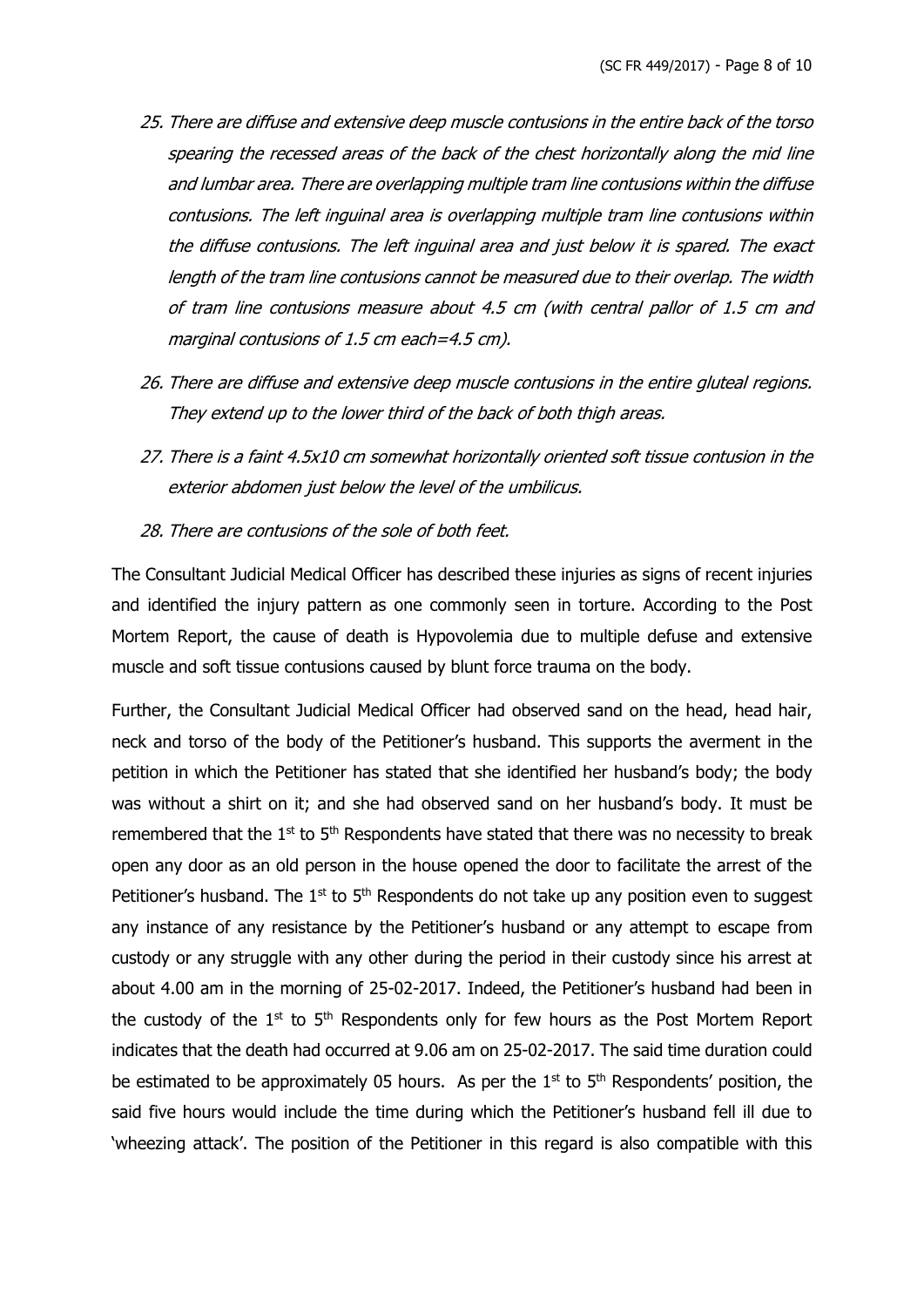finding as she has stated in her petition that it was around 9.00 am on 25-02-2017 that she was informed that her husband had died and the body was lying at Colombo General Hospital.

The next question is as to how the Petitioner's husband who was in the custody of the  $1<sup>st</sup>$  to 5<sup>th</sup> Respondents could have sustained these injuries. All what the Petitioner knew about this and in fact has stated in the petition is the fact of the arrest of her husband; him being taken to Peliyagoda Police Station; his death while in police custody; and thereafter seeing his body in the hospital.

One would not need more evidence than the above list of external injuries on the body of the Petitioner's husband along with the opinion of the consultant Judicial Medical Officer to conclude that somebody had used blunt force trauma on the Petitioner's husband. The 1<sup>st</sup> to 5<sup>th</sup> Respondents were obliged in law to keep the Petitioner's husband in their safe custody as long as they kept him in their custody as a suspect pending further investigations. The  $1<sup>st</sup>$  to 5<sup>th</sup> Respondents have not explained as to how the Petitioner's husband who was in their custody had sustained not one or two but twenty-eight injuries listed above. Thus, in the absence of any explanation by the  $1<sup>st</sup>$  to  $5<sup>th</sup>$  Respondents, the only irresistible conclusion is that the 1<sup>st</sup> to 5<sup>th</sup> Respondents had used blunt force trauma on the Petitioner's husband while in their custody after his arrest and that had brought him a considerable number of injuries on his body. There is no other inference possible in the above circumstances. As regards the death, it is clear from the findings of the Post Mortem Examination, that the Petitioner's husband's death was not due to a wheezing attack. Nor have the  $1<sup>st</sup>$  to  $5<sup>th</sup>$  Respondents established that he was admitted to the hospital on that sickness. The Post Mortem Report is clear that the cause of death is due to extensive muscle and soft tissue contusions caused by blunt force trauma.

In the case of Sriyani Silva Vs. Iddamalgoda, Officer-in-Charge, Police Station Paiyagala and others,<sup>1</sup> His Lordship Justice Mark Fernando, held that Article 13(4) impliedly recognized the right to life at least in the sense of mere existence, as distinct from the quality of life which can only be deprived of, by a court order and that Article 11 (read with Article 13(4)), recognizes a right not to deprive a citizen of his life whether by way of punishment or otherwise. His Lordship went on to hold that the jurisdiction conferred by the Constitution on this Court for the sole purpose of protecting fundamental rights against executive action must be deemed to have conferred all that is reasonably necessary for this Court to protect the said rights effectively.

 $1$  2003 (2) SLR 63.